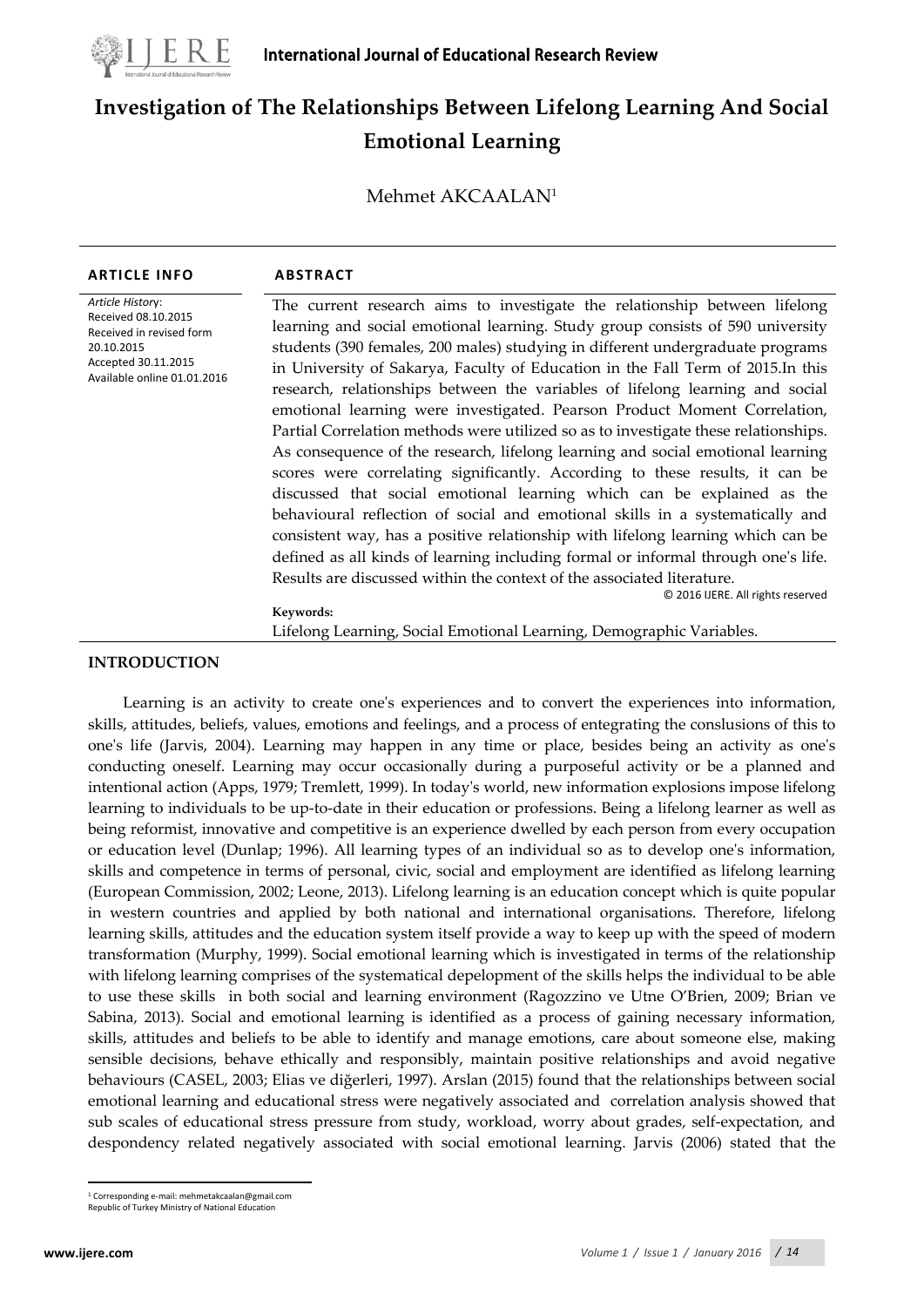expression of "lifelong learning" is widely utilized to identify the intentional activities of individuals who have the intention of increasing one's information level, developing and updating skills and changing the attitudes about their lifespan. Besides, lifelong learning includes adult education, independent learning, agricultural education, business and labour force education programmes, parent education, post secondary education, pre retirement and post retirement education, remedial education, professional education but it is not limited to these education types (Apps, 1979). Application and development of formal and informal educational facilities and educational activities both inside and outside of traditional educational activities are in the scope of lifelong learning. In this context, although there is a lack of consensus about what lifelong learning exactly represents, there is a widely appreciated reconciliation that lifelong learning includes multible learning models wihch lasts during one's lifespan (Abukari, 2005; Bolhuis, 2003; Bryce, 2004; Candy, 2000; Deakin Crick, Broadfoot ve Claxton, 2004; Friesen ve Anderson, 2004; Hager, 2004; Livingstone, 2001; Smith ve Spurling, 2001; Tuijnman, 2003). The context of lifelong learning may vary widely in terms of time, place and individuals as expressed beforehand (Trudel, Callary, and Werthner, 2011). In this context, an explanation demonstrating time and learning concept spontaneously is given in Handbook of Pulman Principles (2002). According to Pulman (2002), lifelong learning is a cycle which starts early ages and continues through adulthood and a process including all the stages of formal and distance education regardless of any kind of certification. According to Sutherland, lifelong learning is explained as infinity in learning (Rogers, 2006). Social and emotional learning structure covers the definitions of non-academic or human skills which aim to provide individual's psychological happiness and social functions (Goleman, 1995; Trina, 1998). Social and emotional learning includes the competencies of capability in utilizing some actions and behaviours of some social tasks and positive development processes (Haggerty, Sherrod, Garmezy ve Rutter, 1994; Trina, 1998). Identifiying and managing feelings, self management, being empathetic to others, management of relationships, solving interpersonal conflicts and social problems are the skills of social and emotional learning (Trina, 1998). Social and emotional learning comprises of systematical and consistent teaching of social and emotional learning skills to children and teenagers. Another purpose of social and emotional learning is to promote one's goodness and avoid one's possible health problems (Greenberg, O'Brien, Weissberg ve diğerleri, 2003; Whitcomb, 2009). Social and emotional learning is a process that childen and adults improve necessary skills, attitudes and values to gain social and emotional competencies (Elias ve diğerleri, 1997; Strum, 2001). According to another alternative description, this structure is a process of getting basic competencies so as to identify and manage feelings, set and reach positive goals, care about others' thoughts, establish and maintain positive relationships, make responsible decisions, and maintain interpersonal relations (Durlak ve diğerleri, 2011; Young, 2014). Individual's comprehending, managing and explaining life tasks of their social and emotional aspects means that they can utilize skills such as learning, setting relations and solving everyday problems (Elias ve diğerleri, 1997; Strum, 2001). According to Collaborative for Academic Social and Emotional Learning (CASEL), social and emotional learning comprises of improving social and emotional learning competencies (CASEL, 2005; Long ve diğerleri, 2015). CASEL identified five social and emotional learning elements in terms of cognition, effect and behaviour competencies (CASEL, 2005; Pikul, 2015):

- *Self awareness*: Ability to identify definitively one's feelings, thoughts and effects of behaviours.
- *Self management*: Ability to regulate effectively one's feelings, thoughts and behaviours in different situations
- *Social awareness*: Ability to take other's perspective and empathize with them so as to understand social norms of behaviours and define family, school and community.
- *Relationship skills*: Ability to set and maintain healthy and valuable relationships.
- *Responsible decision making*: Ability to make constructive and respective choices in terms of personal behaviour and social interactions.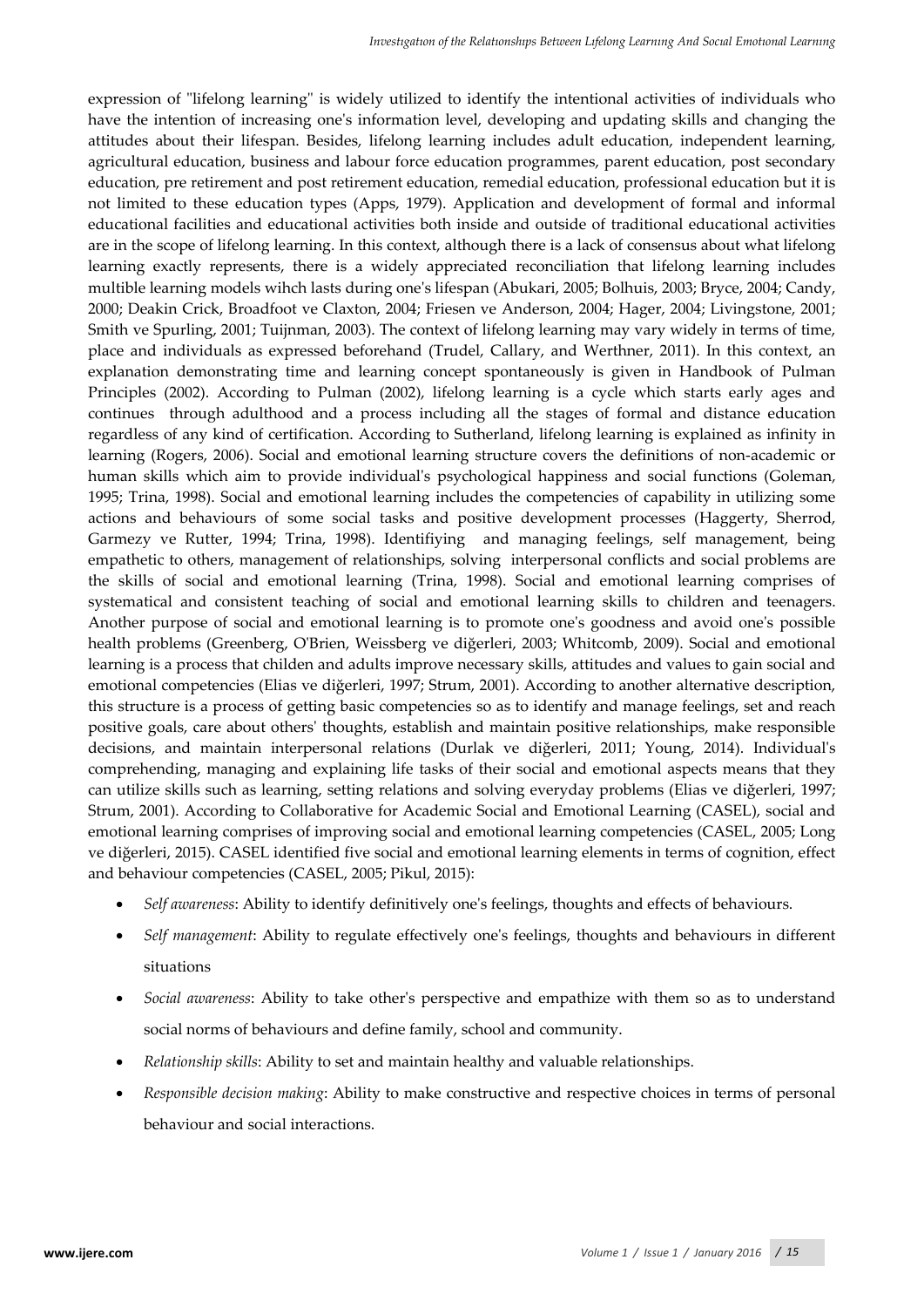### **METHOD**

In this research, relationship between lifelong learning and social emotional learning was investigated by the help of some statistical methods. Sampling method of this investigation is specified as " convenience sampling" because of the fact that it is the most appropriate sampling method in terms of reaching to the necessary participants (Büyüköztürk, Kılıç, Çakmak, Akgün, Karadeniz ve Demirel, 2009). In 2014-2015 education term, 200 males and 390 females (590 participants) participants from different undergraduate programs of Sakarya University Education Faculty were included in this research. Demographic features of the participants are demonstrated in Table 1.

| Variable       | <b>Number</b> | Percent |  |
|----------------|---------------|---------|--|
| Gender         |               |         |  |
| Male           | 200           | 34.0    |  |
| Female         | 390           | 65.9    |  |
| Age            |               |         |  |
| 18-21          | 472           | 80.0    |  |
| $22 - 25$      | 105           | 17.7    |  |
| 26-36          | 13            | 2.2     |  |
| Level of Grade |               |         |  |
| 1.grade        | 184           | 31.1    |  |
| 2.grade        | 240           | 40.6    |  |
| 3.grade        | 99            | 16.7    |  |
| 4.grade        | 67            | 11.3    |  |
| <b>Total</b>   | 590           | 100     |  |
|                |               |         |  |

In this investigation, Lifelong Learning Scale (2015) which was adapted to Turkish by Arslan and Akcaalan was used to determine the participants' lifelong learning level. Moreover, Social and Emotional Learning Scale (2013) which was adapted to Turkish by Arslan and Akın was used to determine the participants's social and emotional learning level. The relationship between lifelong learning and social and emotional learning is examined in this research. SPSS 22.00 statistical package program was utilized in each stages of the data related to the research. Pearson Product Moment Correlation method was used to investigate the relationship between these variables.

#### **FINDINGS**

Detailed findings and comments of statistical analyses related to the relationship between lifelong learning and social and emotional learning are presented in this part of the investigation. Relationship between lifelong learning and social and emotional learning levels of university students and, Pearson Product Moment Correlation analyse results to determine the magnitude and directions of the relationship were demonstrated in Table 2.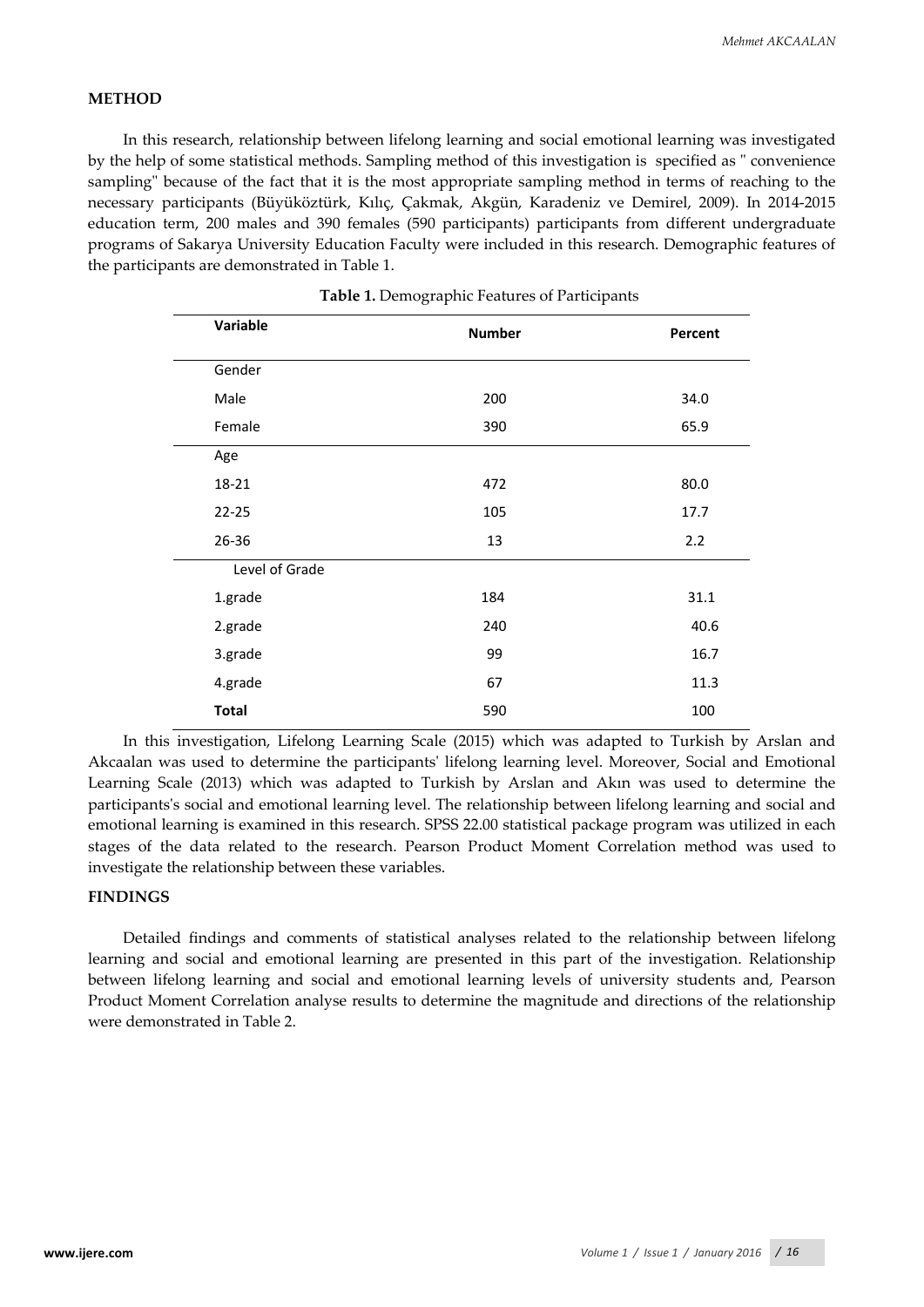|                                                                                                                                            | LLL.    | TD      | <b>PR</b> | <b>SR</b> |  |  |
|--------------------------------------------------------------------------------------------------------------------------------------------|---------|---------|-----------|-----------|--|--|
| 1. LLL                                                                                                                                     | 1       |         |           |           |  |  |
| 2. TD                                                                                                                                      | $.49**$ | 1       |           |           |  |  |
| 3. PR                                                                                                                                      | $.42**$ | $.54**$ | 1         |           |  |  |
| 4. SR                                                                                                                                      | $.46**$ | $.60**$ | $.56**$   | 1         |  |  |
| Mean                                                                                                                                       | 43.53   | 22.78   | 27.98     | 27.66     |  |  |
| Standard<br>Deviation                                                                                                                      | 5.62    | 3.64    | 4.47      | 4.01      |  |  |
| Not: LLL= Lifelong Learning Level, TD= Task Description Level, PR= Peer<br>Relationship Level, SR= Self Regulation Level.<br>** $p$ < .001 |         |         |           |           |  |  |

**Table 2.** Corelation Analyse Results of Relationship between Lifelong Learning and Social and Emotional Learning Levels of University Students

Table 2 demonstrates that there is significant relationship between participants' lifelong learning level and sub dimensions of social and emotional learning level; task description, peer relationship and self regulation. According to the Table 2, there is a positive direction relationship between lifelong learning and task description ( $r = .49$ ,  $p < .001$ ), peer relationship ( $r = .42$ ,  $p < .001$ ) and self regulation ( $r = .46$ ,  $p < .001$ ).

### **CONCLUSION**

The main problem of the research was to investigate if there is any the relationship between lifelong learning and social and emotional learning levels of university students. It is aimed to determine the relationship between lifelong learning and social emotional learning of individuals. There has not been any investigation found in the related literature examining the relationship between lifelong learning and social emotional learning. In this context, the relationship between lifelong learning and sub dimensions of social emotional learning -task description, peer relationships and self regulation- was examined. Positive relationship between lifelong learning and task description, peer relationships and self regulation sub dimensions of social emotional learning in university students was determined and demonstrated in Table 2. According to these findings, it can be claimed that lifelong learning which is taken into consideration as formal or informal learning embracing all life of individual is in theoretically significant relationship with social and emotional learning. Task description sub dimension is relatively in higher relationship with lifelong learning. Therefore, development in social and emotional learning field may contribute lifelong learning level. The current research was applied by the participation of the students who studied in Sakarya University Educational Faculty. That the following investigations' application with the people who are in various growth processes may be beneficial in terms of generalizability of the results. Moreover, the relationship between lifelong learning and social emotional learning may be examined involving different variables. Experimental and qualitative investigations of the relationship between lifelong learning and social emotional learning may contribute seriously to understand the relation of these variables.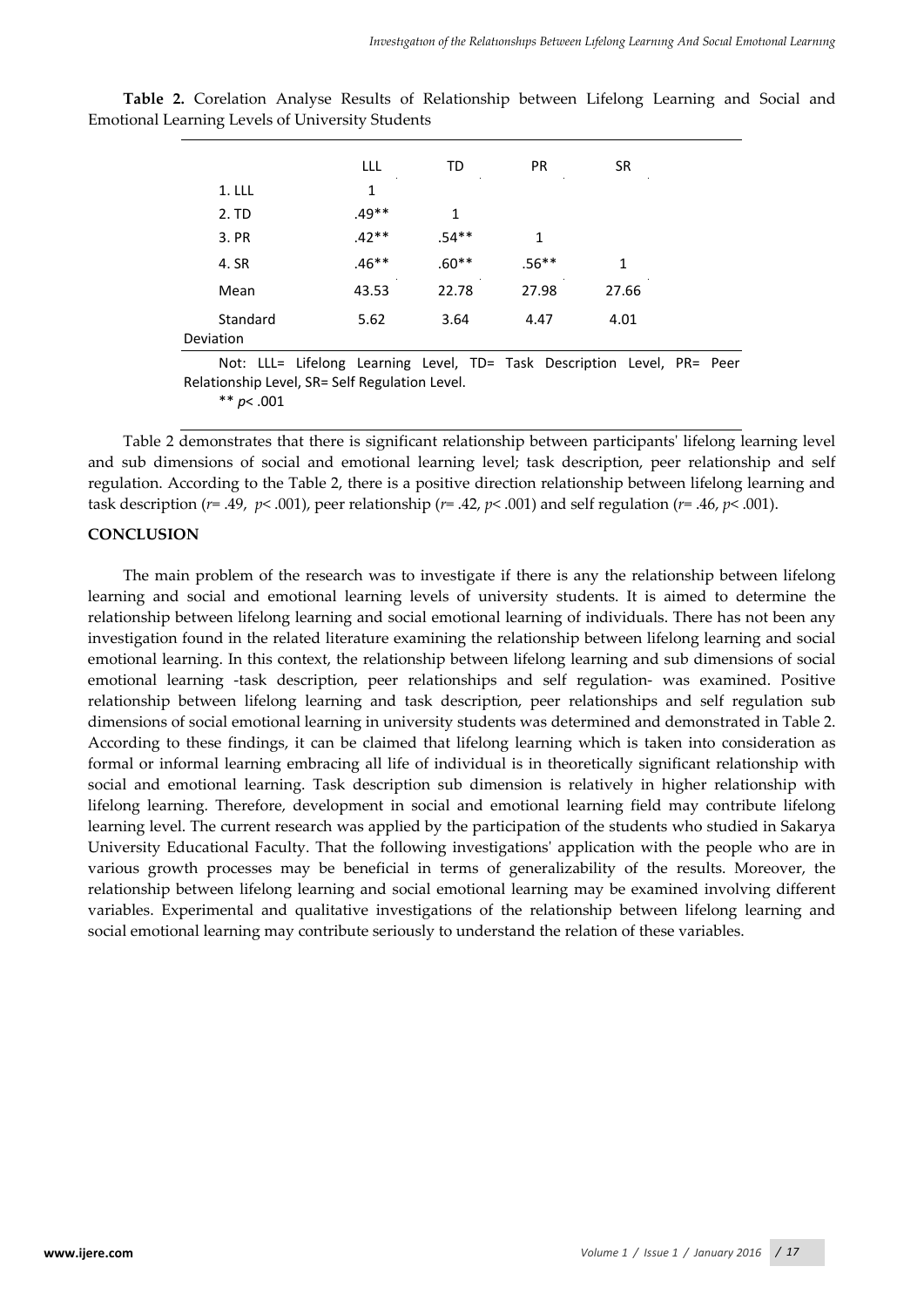#### **REFERENCES**

- Abukari, A. (2005). Conceptualizing lifelong learning: A reflection on lifelong learning at Lund University (Sweden) And Middlesex University (Uk). *European Journal Of Education*, *40*(2), 143-154.
- Apps, J. W. (1979). *Problems in continuing education*. Mcgraw-Hill. New York.
- Arslan, S. (2015). Social emotional learning and educational stress: A Predictive model. *Educational Research and Reviews*, 10 (1) 184-190.
- Arslan, S., Akcaalan, M. (2015). The adaptation and validation of the Turkish version of the lifelong learning scale (Lls). *The Journal Of International Educational Science, Issue*:4, 449-455.
- Arslan, S. And Akın, A. (2013).Social emotional learning scale the study of validity and reliability.*Sakarya Üniversitesi Eğitim Fakültesi Dergisi*, (25).
- Bolhuis, S.(2003).Towards process-oriented teaching for self-directed lifelong learning:A multidimensional perspective. *Learning And Instruction*, *13*, 327-347.
- Brian H. Smith And Sabina Low (2013) The role of social-emotional learning in bullying prevention Efforts, *Theory* I*nto Practice*, 52:4, 280-287, Doi: 10.1080/00405841.2013.829731.
- Bryce, J. (2004). Different ways that secondary schools orient to lifelong learning. *Educational Studies*, *30*(1), 53-64.
- Büyüköztürk, Ş., Kılıç Çakmak, E., Akgün, Ö. E., Karadeniz, Ş. Ve Demirel, F. (2009). *Bilimsel araştırma yöntemleri*. Ankara: Pegem Akademi Yayınları.
- Candy, P. C. (2000). Reaffirming a proud tradition: Universities and lifelong learning.*Active Learning In Higher Education*, *1*(2), 101-125.
- Collaborative For Academic Social And Emotional Learning. (2005). What Is social and emotional learning? Retrieved from http://Www.Casel.Org/Social-And Emotionallearning/.
- Collaborative For Academic, Social, And Emotional Learning. (2003). *Safe And Sound:An Educational Leader's Guide To Evidence-Based Social And Emotional Learning (Sel) Programs.* Chicago,Il.
- Coryn, C. L., Spybrook, J. K., Evergreen, S. D., And Blinkiewicz, M. (2009).Development and evaluation of the social-emotional learning scale. *Journal Of Psychoeducational Assessment*.
- Deakin Crick, R., Broadfoot, P., And Claxton, G. (2004). Developing an effective lifelong learning inventory: The elli project. *Assessment In Education*, *11*(3),247-272.
- Dunlap, J. C. (1996). *The relationship of problem-based learning to life-long learning*.University of Colorado Denver.
- Durlak, J. A., Weissberg, R. P., Dymnicki, A. B., Taylor, R. D., And Schellinger, K. B. (2011). The impact of enhancing students' social and emotional learning:A meta-analysis of school-based üniversal interventions.*Child Development*,*82*(1), 405-432.
- Elias, Maurice J., Joseph E. Zins, Roger P. Weissberg, Karin S. Frey, Mark T. Greenberg, Norris M. H., Rachael K., Mary E.,Schwab S., And Timothy P. S., (1997). Promoting social and emotional learning: *Guidelines For Educators.* Alexandria, Va: Association For Supervision And Curriculum Development.
- European Commission.(2002).*European Report on quality indicators of ifelong Learning.*Brussels:European Commission.
- Friesen, N., And Anderson, T. (2004). Interaction for lifelong learning. *British Journal Of Educational Technology*, *35*(6), 679-687.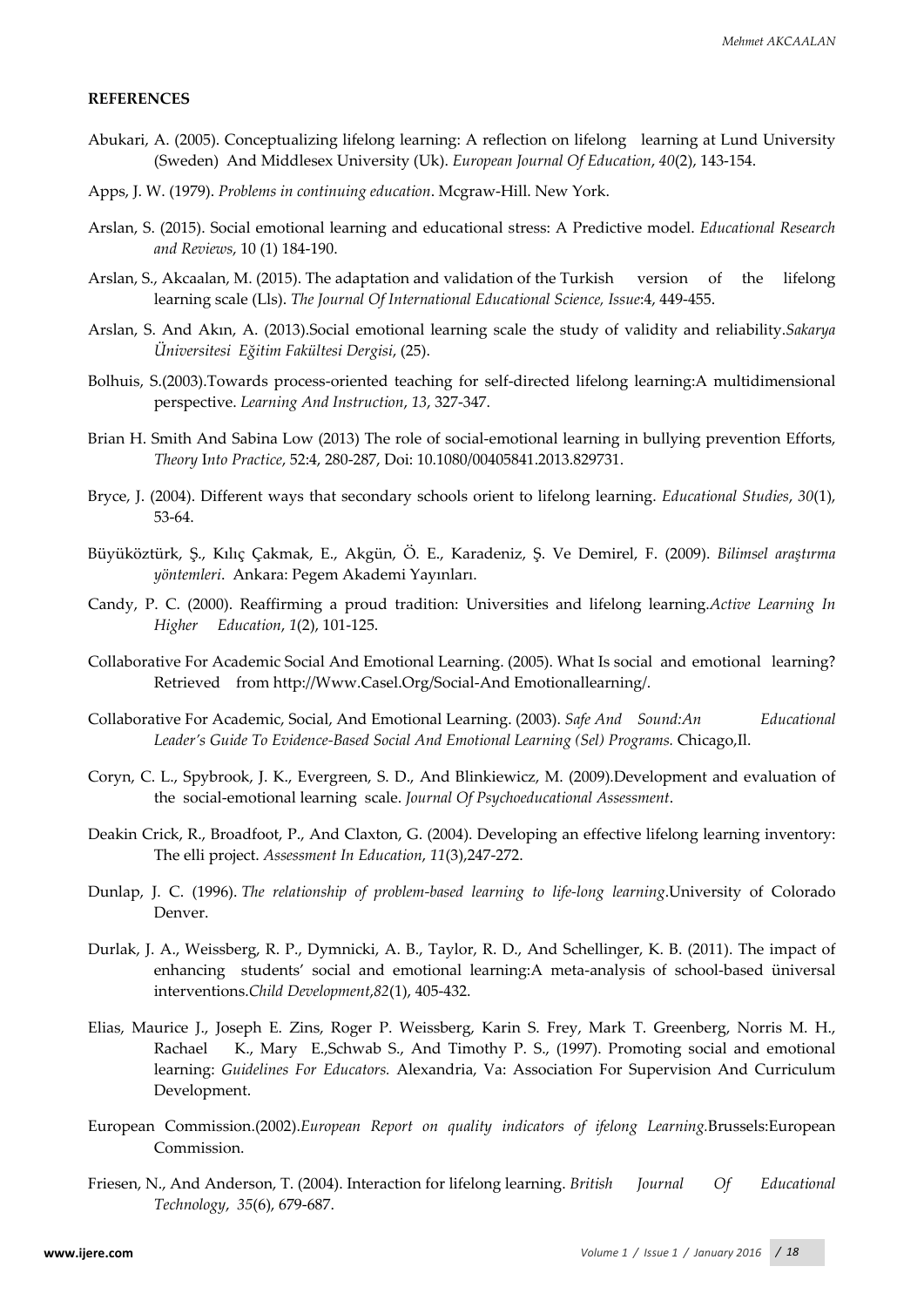Goleman, D. (1995). Emotional intelligence. why it can matter more than Iq. *Learning*, *24*(6), 49-50.

- Greenberg, M. T., Weissberg, R. P., Utne O'brien, M. T., Zins, J. E., Fredericks, L., Resnik, H. and others (2003). Enhancing school-based prevention and youth development through coordinated social, emotional, and academic learning. *American Psychologist, 58,* 466-474.
- Hager, P. (2004). Lifelong learning in the workplace?Challenges and issues.*Journal Of Workplace Learning*, *16*(1/2), 22-32.
- Haggerty, R. J., Sherrod, L. R., Garmezy, N., And Rutter, M. (1994). *Stress, risk, and resilience in children and adolescents:Processes ,mechanisms, and iInterventions.* Cambridge:Cambridge University Press.
- Jarvis, P. (2004). Adult education and lifelong learning: Theory and practice. Routledge, Routledgefalmer, New York.
- Jarvis, P. (2006). *Towards a comprehensive theory of human learning: Lifelong learning and the learning society. Vol. 1*. New York: Routledge.
- Kirby, J. R., Knapper, C., Lamon, P., And Egnatoff, W. J. (2010). Development of a scale to measure lifelong Learning. *International Journal Of Lifelong Education*, *29*(3), 291-302.
- Leone, S. (2013). *Characterisation of a personal learning environment as A lifelong learning tool*. Springer Science And Business Media.
- Livingstone, D. W. (2001). *Adults' informal learning: Definitions, Findings, gaps, and future research.* Ontario Inst. For Studies In Education, Toronto.
- Long, K., Brown, J. L., Jones, S. M., Aber, J. L., And Yates, B. T.(2015) Cost analysis of a school-based social and emotional learning and literacy intervention. *Journal Of Benefit-Cost Analysis*, 1-27.
- Murphy, T. F. M., (1999). *Power and knowledge in education: A critical exploration of lifelong learning.* Doctoral Dissertation.Northern Illinois University, Illinois.
- Pikul, M. A. (2015). *Changes in the social and emotional wellness of students after participation in a mentoring program,* Doctoral Dissertation, Concordia University.
- Pulman. (2002). *Public libraries mobilising advanced networks.* Handbook Retrieved on September 18, 2013 From: http://www.kutuphaneci.org.tr/genel/pilkeler.pd.
- Ragozzino, K. and O'Brien, M. U. (2009). *Social and emotional learning and bullying prevention. Collaborative For Academic, Social, And Emotional Learning,* Chicago, IL.
- Rogers, A. (2006). Learning: Concepts and contexts in international journal of educational development, *Science Direct 28 (1)* 110-111.
- Smith, J., And Spurling, A. (2001). *Understanding motivation for lifelong learning*. National Institute Of Adult Continuing Education, Renaissance House.
- Strum, J. R. (2001). *An action research study of a social-emotional learning program and its effect on the behavior and academic success of fifth grade students*. Thesis, University Of California.
- Tremlett, L. (1999). *An investigation of lifelong learning in the context of traditional educational policy and practice*. University Of Toronto.
- Trina, E. (1998). *Social-emotıonal learning in the elementary classroom: An inquiry into the needs of teachers*
- *and subsequent training program development.* Doctor Of Psychology.*The State University Of New Jersey.*
- Trudel, P., Callary, B., And Werthner, P., (2011). Shaping the way five women coaches develop: Their primary and secondary socialization. *Journal Of Coaching Education*, *4*(3), 76-125.